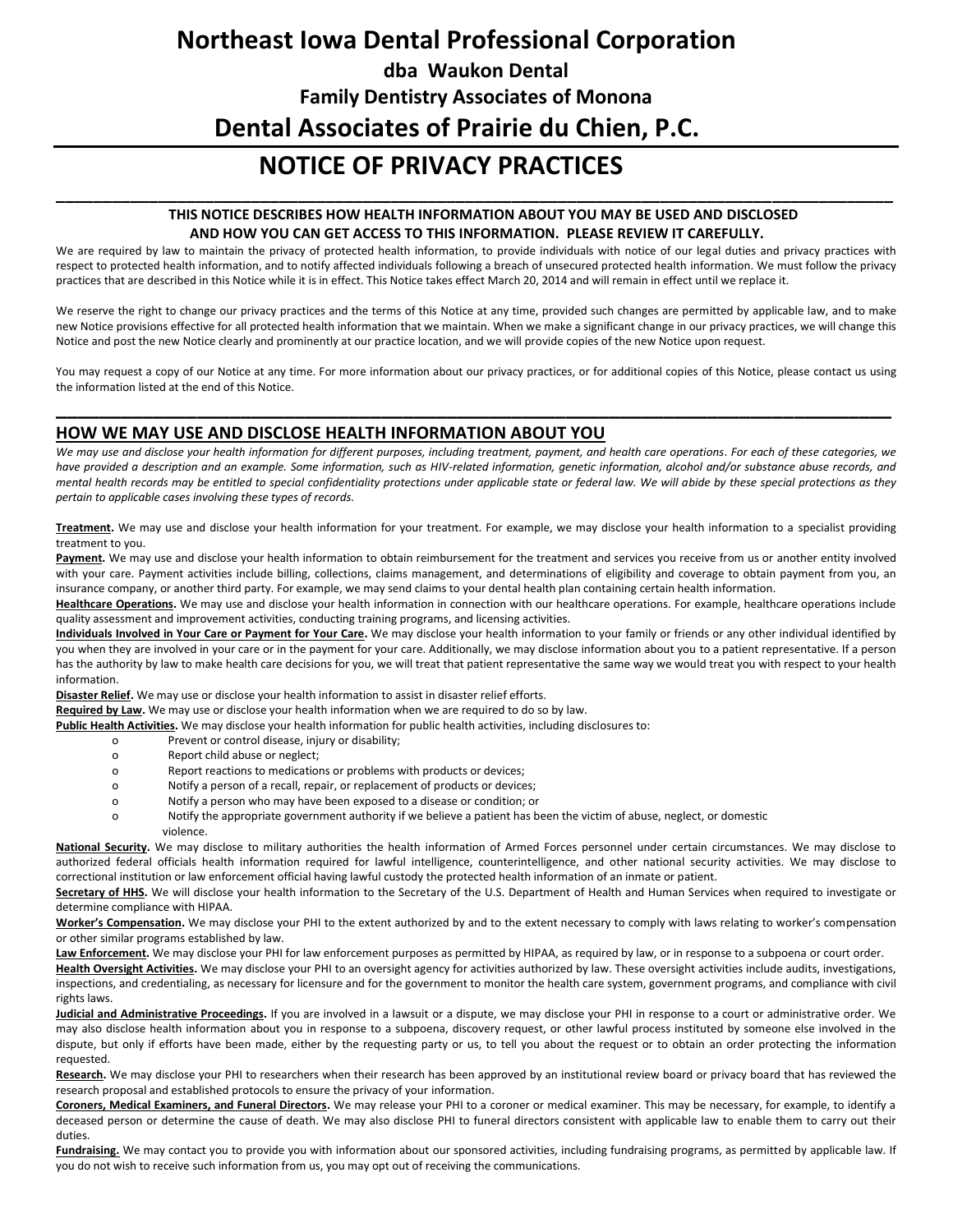#### **Other Uses and Disclosures of PHI**

Your authorization is required, with a few exceptions, for disclosure of psychotherapy notes, use or disclosure of PHI for marketing, and for the sale of PHI. We will also obtain your written authorization before using or disclosing your PHI for purposes other than those provided for in this Notice (or as otherwise permitted or required by law). You may revoke an authorization in writing at any time. Upon receipt of the written revocation, we will stop using or disclosing your PHI, except to the extent that we have already taken action in reliance on the authorization.

#### **Your Health Information Rights**

**Access.** You have the right to look at or get copies of your health information, with limited exceptions. You must make the request in writing. You may obtain a form to request access by using the contact information listed at the end of this Notice. You may also request access by sending us a letter to the address at the end of this Notice. If you request information that we maintain on paper, we may provide photocopies. If you request information that we maintain electronically, you have the right to an electronic copy. We will use the form and format you request if readily producible. We will charge you a reasonable cost-based fee for the cost of supplies and labor of copying, and for postage if you want copies mailed to you. Contact us using the information listed at the end of this Notice for an explanation of our fee structure.

If you are denied a request for access, you have the right to have the denial reviewed in accordance with the requirements of applicable law.

**Disclosure Accounting.** With the exception of certain disclosures, you have the right to receive an accounting of disclosures of your health information in accordance with applicable laws and regulations. To request an accounting of disclosures of your health information, you must submit your request in writing to the Privacy Official. If you request this accounting more than once in a 12-month period, we may charge you a reasonable, cost-based fee for responding to the additional requests.

**Right to Request a Restriction.** You have the right to request additional restrictions on our use or disclosure of your PHI by submitting a written request to the Privacy Official. Your written request must include (1) what information you want to limit, (2) whether you want to limit our use, disclosure or both, and (3) to whom you want the limits to apply. We are not required to agree to your request except in the case where the disclosure is to a health plan for purposes of carrying out payment or health care operations, and the information pertains solely to a health care item or service for which you, or a person on your behalf (other than the health plan), has paid our practice in full.

**Alternative Communication.** You have the right to request that we communicate with you about your health information by alternative means or at alternative locations. You must make your request in writing. Your request must specify the alternative means or location, and provide satisfactory explanation of how payments will be handled under the alternative means or location you request. We will accommodate all reasonable requests. However, if we are unable to contact you using the ways or locations you have requested we may contact you using the information we have.

**Amendment.** You have the right to request that we amend your health information. Your request must be in writing, and it must explain why the information should be amended. We may deny your request under certain circumstances. If we agree to your request, we will amend your record(s) and notify you of such. If we deny your request for an amendment, we will provide you with a written explanation of why we denied it and explain your rights.

**Right to Notification of a Breach**. You will receive notifications of breaches of your unsecured protected health information as required by law.

**Electronic Notice.** You may receive a paper copy of this Notice upon request, even if you have agreed to receive this Notice electronically on our Web site or by electronic mail (e-mail).

#### **Questions and Complaints**

If you want more information about our privacy practices or have questions or concerns, please contact us.

If you are concerned that we may have violated your privacy rights, or if you disagree with a decision we made about access to your health information or in response to a request you made to amend or restrict the use or disclosure of your health information or to have us communicate with you by alternative means or at alternative locations, you may complain to us using the contact information listed at the end of this Notice. You also may submit a written complaint to the U.S. Department of Health and Human Services. We will provide you with the address to file your complaint with the U.S. Department of Health and Human Services upon request.

We support your right to the privacy of your health information. We will not retaliate in any way if you choose to file a complaint with us or with the U.S. Department of Health and Human Services.

| Our Privacy Official: | Judy S. Kurth |  |
|-----------------------|---------------|--|
|                       |               |  |

Telephone: 563-568-3983 \_\_\_ Fax: 563-568-6144

| Address: 18 First Ave. NW, Waukon, IA 52172 |  |
|---------------------------------------------|--|
|---------------------------------------------|--|

| E-mail: | jkurth@waukondental.com |
|---------|-------------------------|
|         |                         |